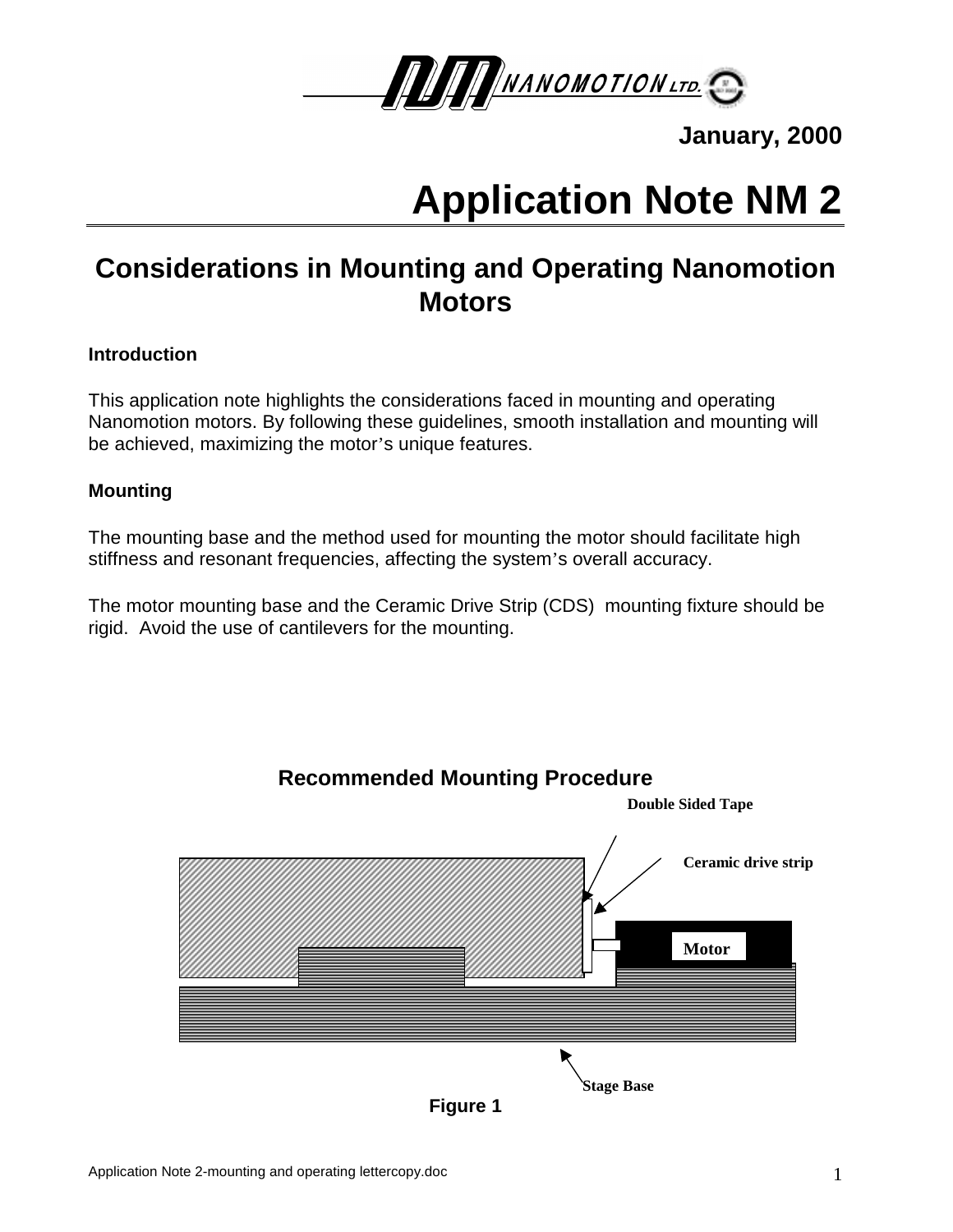

## **Mounting Procedure –** *Not Recommended*



The motor should be mounted in such a way that the preload force is generated in the plane of the bearings, as shown in Figure 1. The bearings used with Nanomotion motors should be high quality linear or rotary bearings especially suitable for high precision applications. For linear applications, cross roller bearings are preferable, and air bearings are optimal. For low precision motion applications and those applications using actuators, lower cost ball bearing stages may be used.

In small linear stages, the problem of roller cage migration can occur during operation. It is therefore recommended that stages be designed with anti-creep mechanism, which eliminates cage migration.